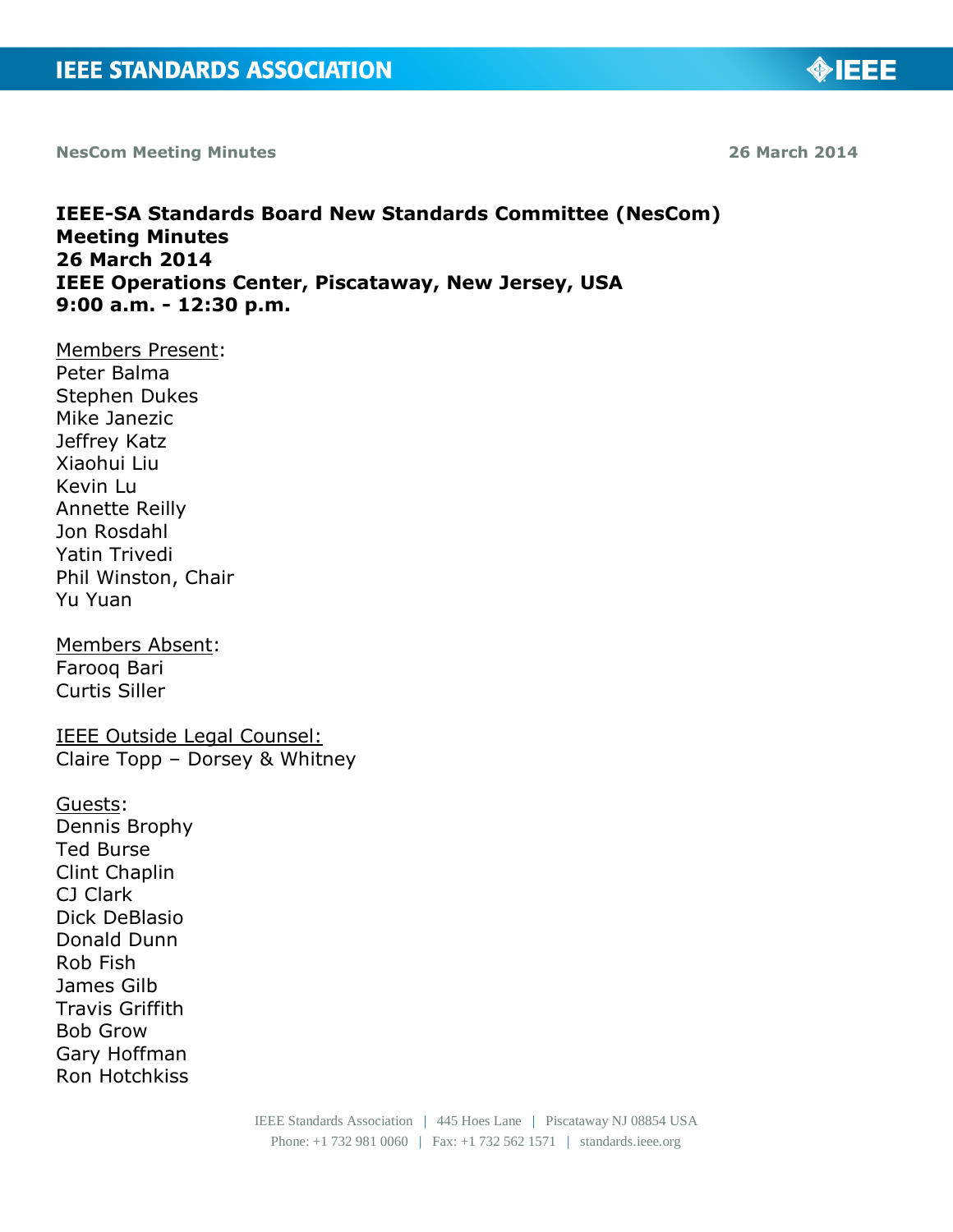Jim Hughes Rich Hulett Joe Koepfinger Bruce Kraemer John Kulick Oleg Logvinov Will Lumpkins Paul Nikolich Ted Olsen Ron Petersen Sam Sciacca Alec Stanculescu Adrian Stephens Scott Streit Mehmet Ulema Diego Vicentin Phil Wennblom Howard Wolfman Don Wright IEEE Staff: Bill Ash

Kathryn Bennett Kim Breitfelder Christina Boyce Justin Caso Matthew Ceglia Sri Chandrasekaran Terry deCourcelle Karen Evangelista Tricia Gerdon Jonathan Goldberg Lloyd Green Mary Ellen Hanntz Noelle Humenick Karen Kenney Soo Kim Mike Kipness Greg Marchini Karen McCabe Jennifer McClain David Michaud Adam Newman Moira Patterson Lisa Perry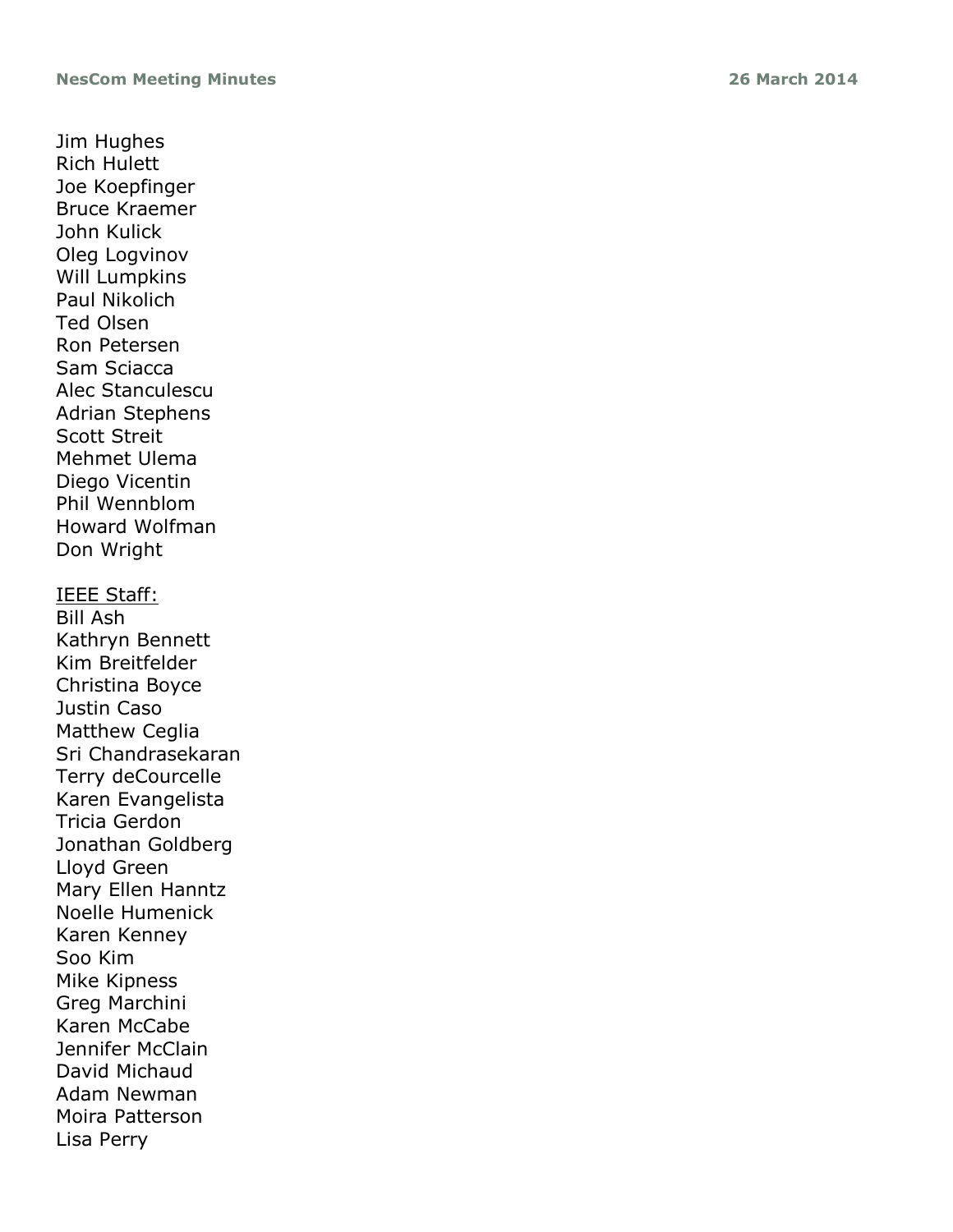Dave Ringle, Administrator Ana Sainvilus Alpesh Shah Ravi Subramaniam Michelle Turner Lisa Weisser Joan Woolery Malia Zaman

# **1 CALL TO ORDER**

Chair Winston called the meeting to order at 9:02 a.m. There was a round of introductions by all present.

# **2 REVIEW OF AGENDA**

P1068-2009/Cor 1 was removed from the Consent Agenda and would be discussed in conjunction with P1068 located under PARs for the Revision of Standards.

Item *6.3 Labeling of Standards – Stanculescu* was added to the agenda.

There was a motion to approve the agenda, with the noted modifications. There was no objection to unanimous consent.

# **2.1 Consent Agenda**

# **2.1.1Withdrawal Requests**

IEEE Engineering in Medicine and Biology Society/IEEE 11073 Standards Committee

#### **P11073-10407-2008/Cor 1**

Health Informatics – Personal Health Device Communication – Device Specialization – Blood Pressure Monitor – Corrigendum 1 *Recommendation: Approve PAR withdrawal*

# **P11073-10408-2008/Cor 1**

Health Informatics – Personal Health Device Communication Part 10408: Device Specialization – Thermometer – Corrigendum 1 *Recommendation: Approve PAR withdrawal*

#### **P11073-10415-2008/Cor 1**

Health Informatics – Personal Health Device Communication – Device Specialization – Weighing Scale – Corrigendum 1 *Recommendation: Approve PAR withdrawal*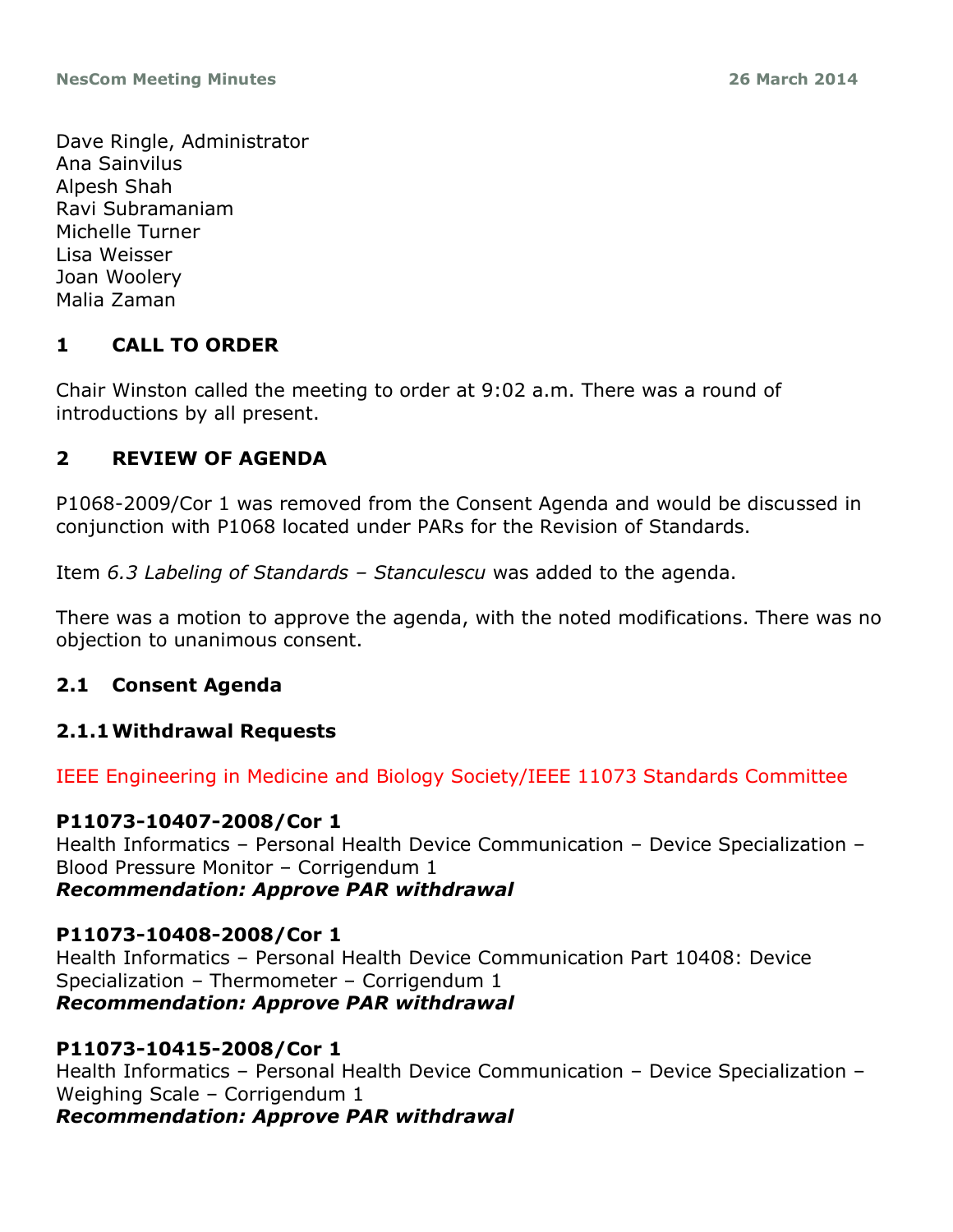# **P11073-10420-2010/Cor 1**

Health Informatics – Personal Health Device Communication Part 10420: Device Specialization – Body Composition Analyzer – Corrigendum 1 *Recommendation: Approve PAR withdrawal*

# **3 APPROVAL OF MINUTES FROM THE 10 DECEMBER 2013 MEETING**

There was a motion to approve the December NesCom meeting minutes. There was no objection to unanimous consent.

# **4 PARS FOR DISCUSSION**

# **4.1 Modified PARs**

IEEE Computer Society/Standards Activities Board

#### **P3333.1.1**

Standard for the Quality of Experience (QoE) and Visual Comfort Assessments of Three Dimensional (3D) Contents based on Psychophysical Studies *Recommendation: Approve modified PAR*

# **P3333.2.1**

Standard for Three-Dimensional (3D) Medical Modelling *Recommendation: Approve modified PAR*

IEEE Computer Society/Voting Systems Standards Committee

# **P1622.2**

Standard for Election Results Reporting Data Interchange Format *Recommendation: Approve modified PAR*

# **P1622.3**

Standard for Election Systems Event Logging Data Interchange Format *Recommendation: Approve modified PAR*

IEEE Power and Energy Society/Switchgear

# **PC37.60**

High-Voltage Switchgear and Controlgear – Part 111: Automatic Circuit Reclosers for Alternating Current Systems up to and including 38 kV *Recommendation: Approve modified PAR*

IEEE Power and Energy Society/Transformers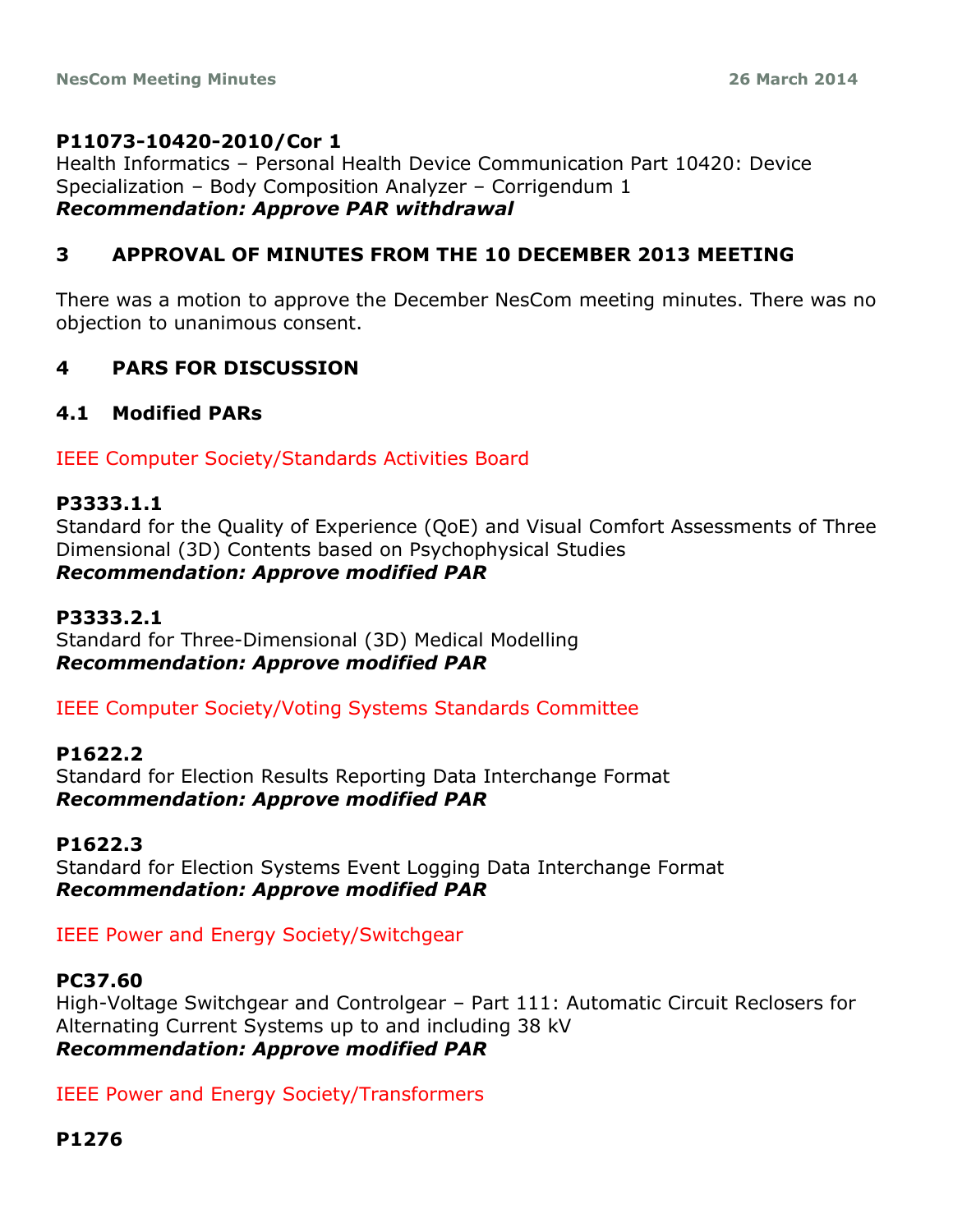Guide for the Application of High-Temperature Insulation Materials in Liquid-Immersed Distribution, Power and Regulating Transformers *Recommendation: Approve modified PAR*

# **4.2 Extension Requests**

IEEE Computer Society/Test Technology

# **P1450.6.2**

Standard for Memory Modeling in Core Test Language (CTL) *Recommendation: Approve request for an extension until December 2014*

#### **P1687**

Standard for Access and Control of Instrumentation Embedded within a Semiconductor Device

#### *Recommendation: Approve request for an extension until December 2014*

# IEEE Industry Applications Society/Power Systems Engineering

#### **P1668**

Recommended Practice for Voltage Sag and Interruption Ride-Through Testing for End Use Electrical Equipment less than 1,000 Volts

*Recommendation: Approve request for an extension until December 2014*

IEEE Instrumentation and Measurement Society/TC9 – Sensor Technology

# **P21451-2**

Standard for a Smart Transducer Interface for Sensors and Actuators – Serial Point-to-Point Interface

# *Recommendation: Defer consideration until June 2014*

There had been a motion to Approve an extension for P21451-2 until December 2014; however, that motion was Tabled.

IEEE Power and Energy Society/Energy Development & Power Generation

#### **P1827**

Guide for Electrical and Control Design of Hydroelectric Water Conveyance Facilities *Recommendation: Approve request for an extension until December 2016*

IEEE Power and Energy Society/Switchgear

# **PC37.11**

Standard Requirements for Electrical Control for AC High-Voltage (>1000 V) Circuit Breakers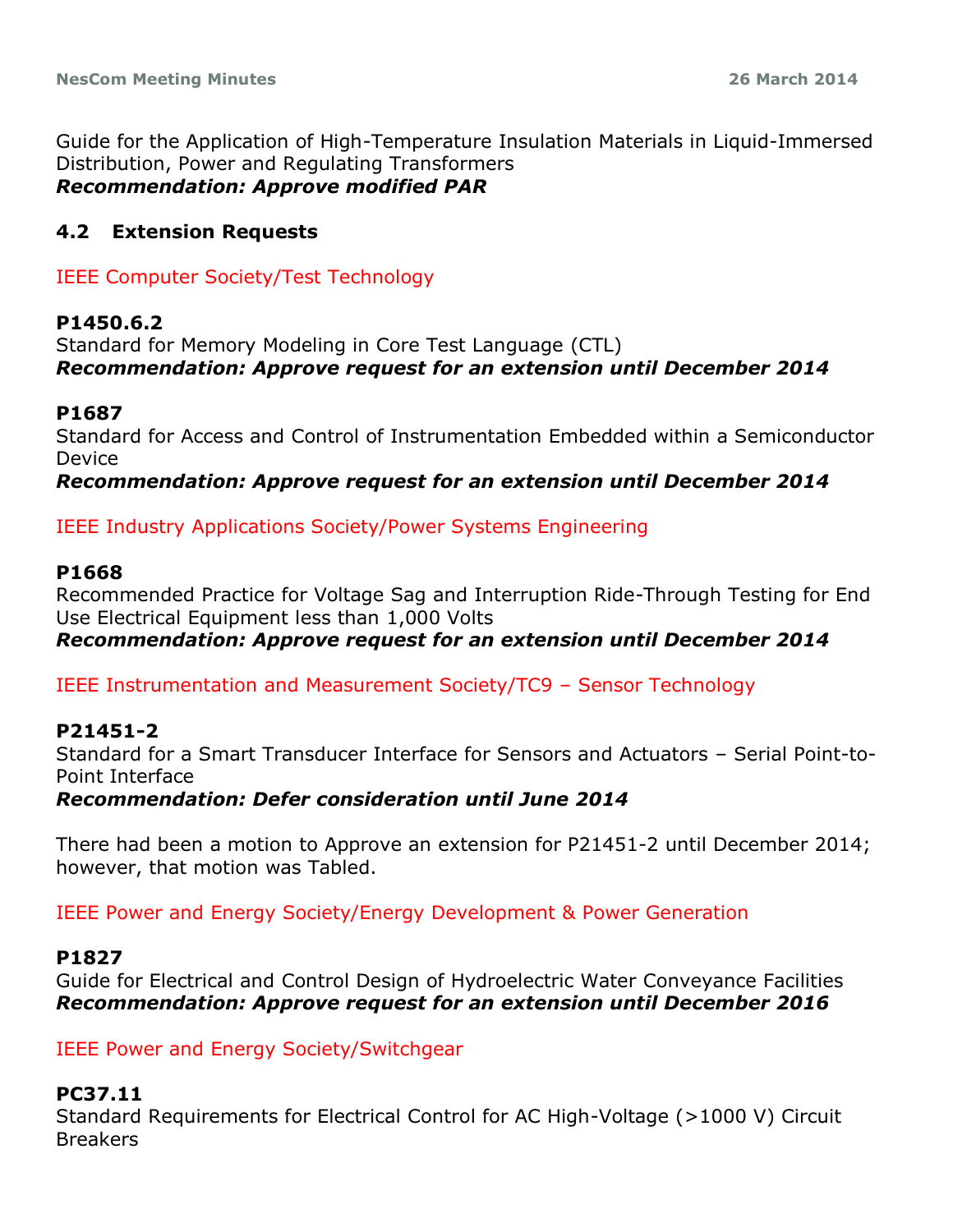# *Recommendation: Approve request for an extension until December 2014*

IEEE Power and Energy Society/Transmission and Distribution

# **P519.1**

Guide for Applying Harmonic Limits on Power Systems *Recommendation: Defer consideration until June 2014*

Consideration of P519.1 was deferred due to a lack of Sponsor replies to NesCom member comments.

# **P1782**

Guide for Collecting, Categorizing, and Utilization of Information Related to Electric Power Distribution Interruption Events *Recommendation: Approve request for an extension until December 2014*

IEEE Power and Energy Society/Transformers

# **PC57.19.01**

Standard Performance Characteristics and Dimensions for Outdoor Apparatus Bushings *Recommendation: Approve request for an extension until December 2017*

# **4.3 New PARs**

IEEE-SA Board of Governors/Corporate Advisory Group

# **P2413**

Standard for an Architectural Framework for the Internet of Things (IoT) *Recommendation: Approve new PAR until December 2018*

IEEE Computer Society/Design Automation

#### **P1801a**

Standard for Design and Verification of Low-Power Integrated Circuits Amendment *Recommendation: Approve new PAR until December 2018*

IEEE Computer Society/LAN/MAN Standards Committee

# **P802.1AB-2009/Cor 2**

Standard for Local and Metropolitan Area Networks – Station and Media Access Control Connectivity Discovery – Corrigendum 2: Technical and editorial corrections *Recommendation: Approve new PAR until December 2018*

# **P802.1CF**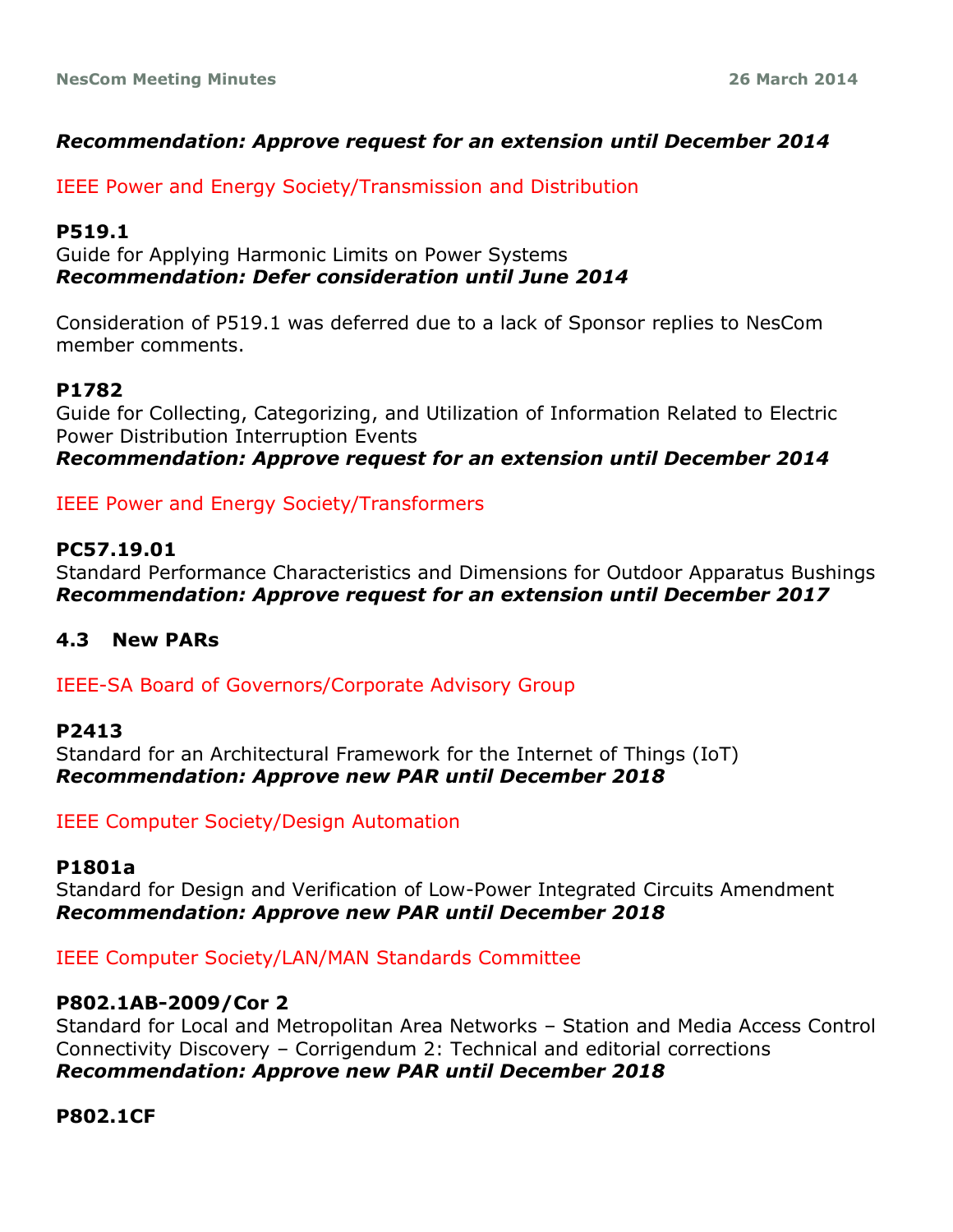Recommended Practice for Network Reference Model and Functional Description of IEEE 802 Access Network

#### *Recommendation: Approve new PAR until December 2018*

#### **P802.3bs**

Standard for Ethernet Amendment: Media Access Control Parameters, Physical Layers, and Management Parameters for 400 Gb/s Operation

#### *Recommendation: Approve new PAR until December 2018*

#### **P802.11ax**

Standard for Information Technology – Telecommunications and Information Exchange between Systems – Local and Metropolitan Area Networks – Specific Requirements Part 11: Wireless LAN Medium Access Control (MAC) and Physical Layer (PHY) Specifications Amendment Enhancements for High Efficiency WLAN

# *Recommendation: Approve new PAR until December 2018*

Jon Rosdahl recused for the consideration of P802.11ax.

#### **P802.15.3d**

Standard for Information Technology – Local and Metropolitan Area Networks – Specific Requirements – Part 15.3: Wireless Medium Access Control (MAC) and Physical Layer (PHY) Specifications for High Rate Wireless Personal Area Networks (WPAN) Amendment for a 100 Gbps wireless switched point-to-point physical layer

# *Recommendation: Approve new PAR until December 2018*

# **P802.15.4r**

Standard for Local and Metropolitan Area Networks – Part 15.4: Low-Rate Wireless Personal Area Networks (LR-WPANs) Amendment for Radio-based Distance Measurement Techniques

#### *Recommendation: Approve new PAR until December 2018*

IEEE Computer Society/Microprocessor Standards Committee

#### **P1722.1-2013/Cor 1**

Standard for Device Discovery, Connection Management, and Control Protocol for IEEE 1722-Based Devices – Corrigendum 1: Technical and editorial corrections *Recommendation: Approve new PAR until December 2018*

#### IEEE Computer Society/Standards Activities Board

# **P3333.1.2**

Standard for the Perceptual Quality Assessment of Three Dimensional (3D) Contents based on Physiological Mechanisms

# *Recommendation: Approve new PAR until December 2018*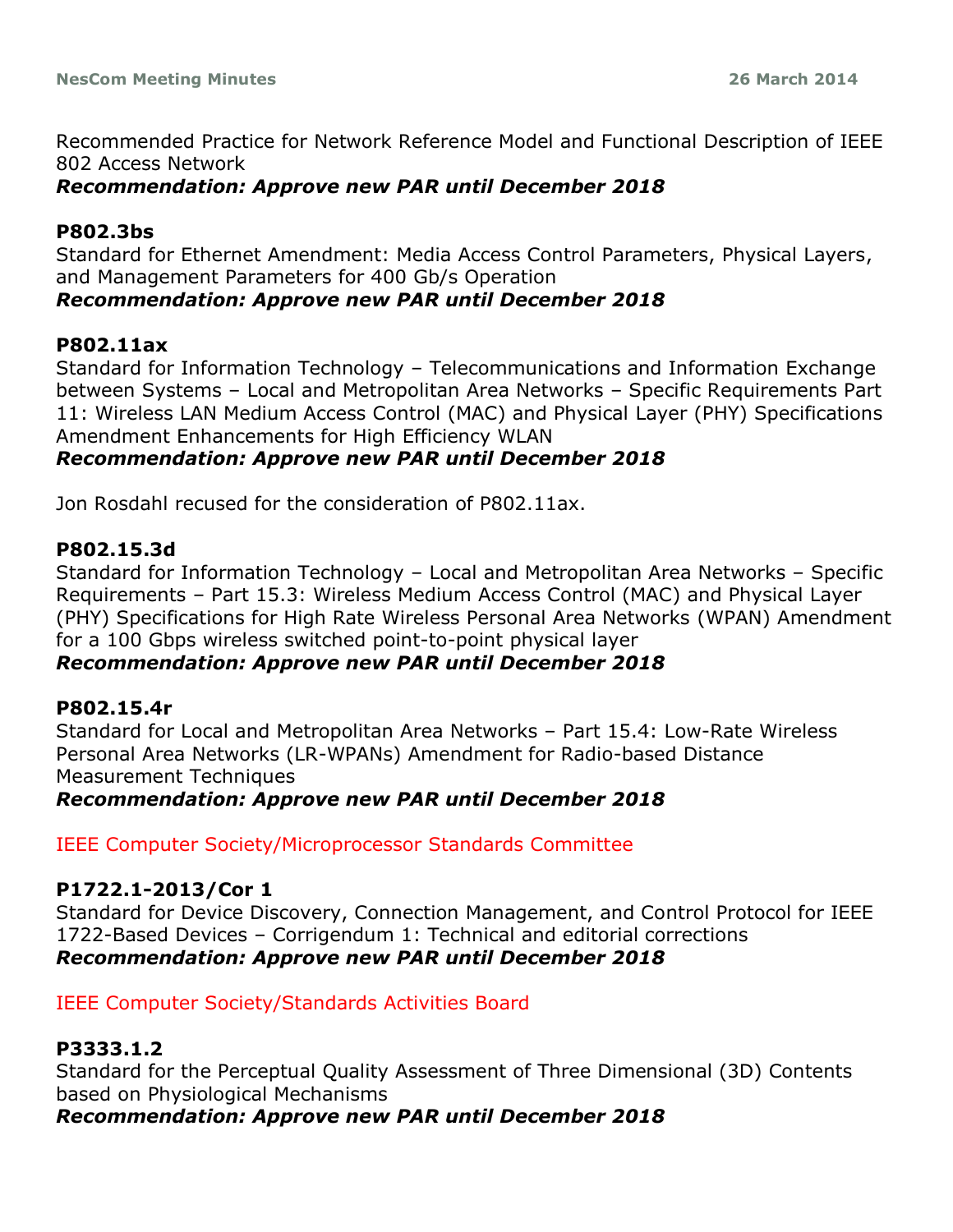#### **P3333.2.2** Standard for Three-Dimensional (3D) Medical Visualization *Recommendation: Approve new PAR until December 2018*

**P3333.2.3** Standard for Three-Dimensional (3D) Medical Data Management *Recommendation: Approve new PAR until December 2018*

**P3333.2.4** Standard for Three-Dimensional (3D) Medical Simulation *Recommendation: Approve new PAR until December 2018*

IEEE Computer Society/Voting Systems Standards Committee

# **P1622.4**

Recommended Practice for Election Modeling *Recommendation: Approve new PAR until December 2018*

# **P1622.5**

Standard for Election Systems Usability and Accessibility *Recommendation: Approve new PAR until December 2018*

IEEE Communications Society/Dynamic Spectrum Access Networks Standards Committee

# **P1900.6-2011/Cor 1**

Standard for Spectrum Sensing Interfaces and Data Structures for Dynamic Spectrum Access and Other Advanced Radio Communication Systems – Corrigendum 1 *Recommendation: Defer consideration until June 2014*

There had been a motion to Approve P1900.6-2011/Cor 1 as a new PAR until December 2018; however, that motion was Tabled.

IEEE Communications Society/Standards Development Board

# **P1904.2**

Standard for Management Channel for Customer-Premises Equipment Connected to Ethernet-Based Subscriber Access Networks *Recommendation: Approve new PAR until December 2018*

IEEE Engineering in Medicine and Biology Society/IEEE 11073TM Standards Committee

# **P11073-10404a**

Health Informatics – Personal Health Device Communication – Device Specialization – Pulse Oximeter Amendment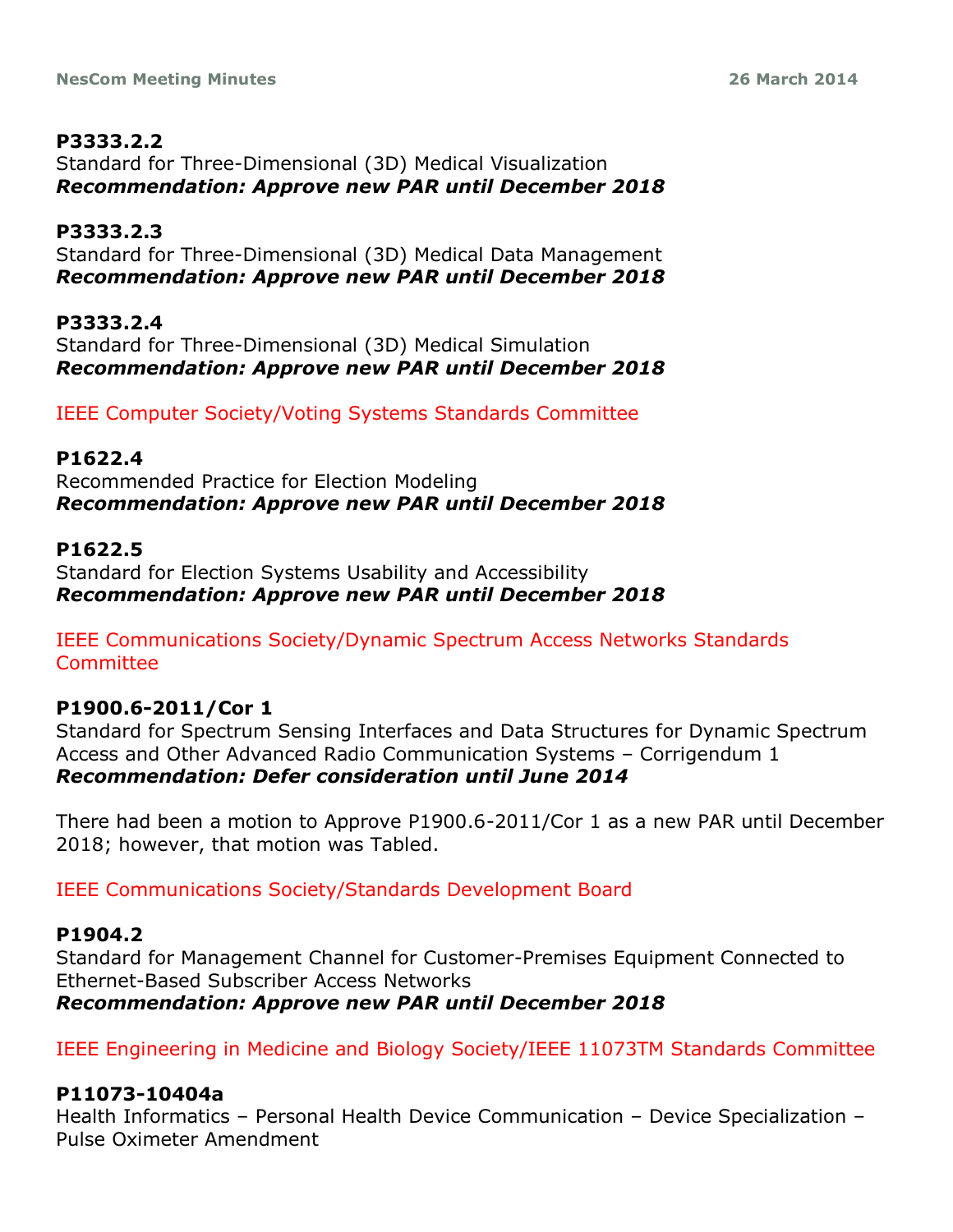# *Recommendation: Approve new PAR until December 2018*

#### **P11073-10407a**

Health Informatics – Personal Health Device Communication – Device Specialization – Blood Pressure Monitor Amendment

#### *Recommendation: Approve new PAR until December 2018*

# **P11073-10408a**

Health Informatics – Personal Health Device Communication Part 10408: Device Specialization – Thermometer Amendment *Recommendation: Approve new PAR until December 2018*

# **P11073-10415a**

Health Informatics – Personal Health Device Communication – Device Specialization – Weighing Scale Amendment

# *Recommendation: Approve new PAR until December 2018*

#### **P11073-10420a**

Health Informatics – Personal Health Device Communication Part 10420: Device Specialization – Body Composition Analyzer Amendment *Recommendation: Approve new PAR until December 2018*

# IEEE Industry Applications Society/Petroleum & Chemical Industry

#### **P80005-3**

Utility Connections in Port – Part 3: Low Voltage Shore Connection (LVSC) Systems – General Requirements *Recommendation: Defer consideration until June 2014*

Consideration of P80005-3 was deferred due to a lack of Sponsor replies to NesCom member comments.

IEEE Industry Applications Society/Power Systems Protection

#### **P2408**

Communications-Based Protection of Industrial and Commercial Power Systems *Recommendation: Defer consideration until June 2014*

Consideration of P2408 was deferred due to a lack of Sponsor replies to NesCom member comments.

IEEE Power and Energy Society/Nuclear Power Engineering

# **P2411**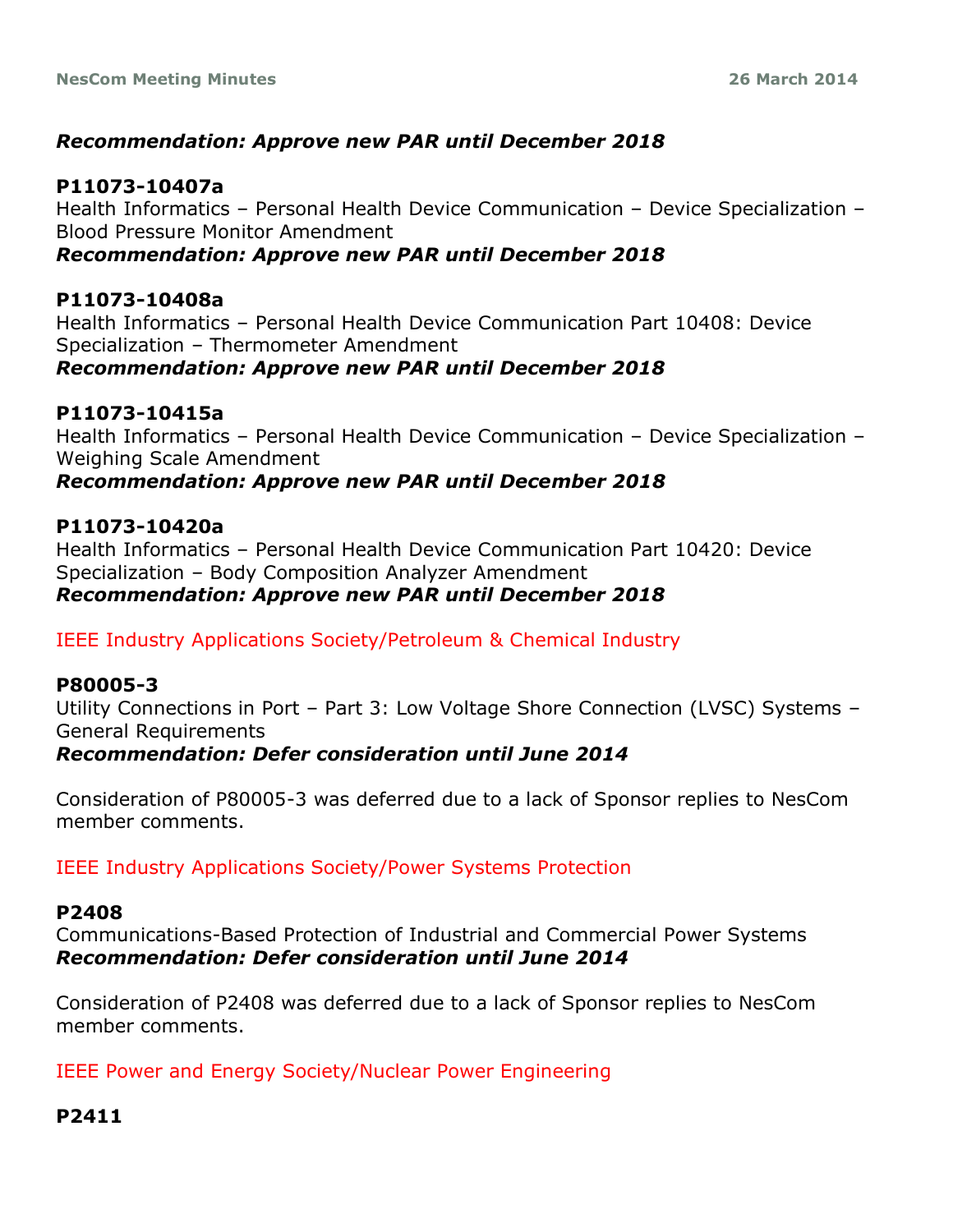Human Factors Engineering Guide for the Validation of System Designs and Integrated Systems Operations at Nuclear Facilities *Recommendation: Approve new PAR until December 2018*

IEEE Power and Energy Society/Power System Relaying

#### **PC37.249**

Guide for Cyber Security of Protection Related Data Files *Recommendation: Defer consideration until June 2014*

There had been a motion to Approve PC37.249 as a new PAR until December 2018; however, that motion was Tabled. The vote on the motion to Table was Yes=5; No=4; Abstain=1.

#### **PC37.250**

Guide for Engineering, Implementation, and Management of System Integrity Protection Schemes

# *Recommendation: Approve new PAR until December 2018*

#### IEEE Power and Energy Society/Stationary Batteries Committee

# **P1657a**

Recommended Practice for Personnel Qualifications for Installation and Maintenance of Stationary Batteries Amendment 1: Updated Safety Sections *Recommendation: Approve new PAR until December 2018*

IEEE Power and Energy Society/Transmission and Distribution

#### **P977a**

Guide to Installation of Foundations for Transmission Line Structures Amendment *Recommendation: Approve new PAR until December 2018*

#### **PC135.100**

Standard for Line Hardware for Overhead Line Construction *Recommendation: Approve new PAR until December 2018*

#### IEEE Power and Energy Society/Transformers

#### **PC57.163**

Guide for Establishing Power Transformer Capability while under Geomagnetic Disturbances

*Recommendation: Approve new PAR until December 2018*

IEEE Vehicular Technology Society/Rail Transportation Standards Committee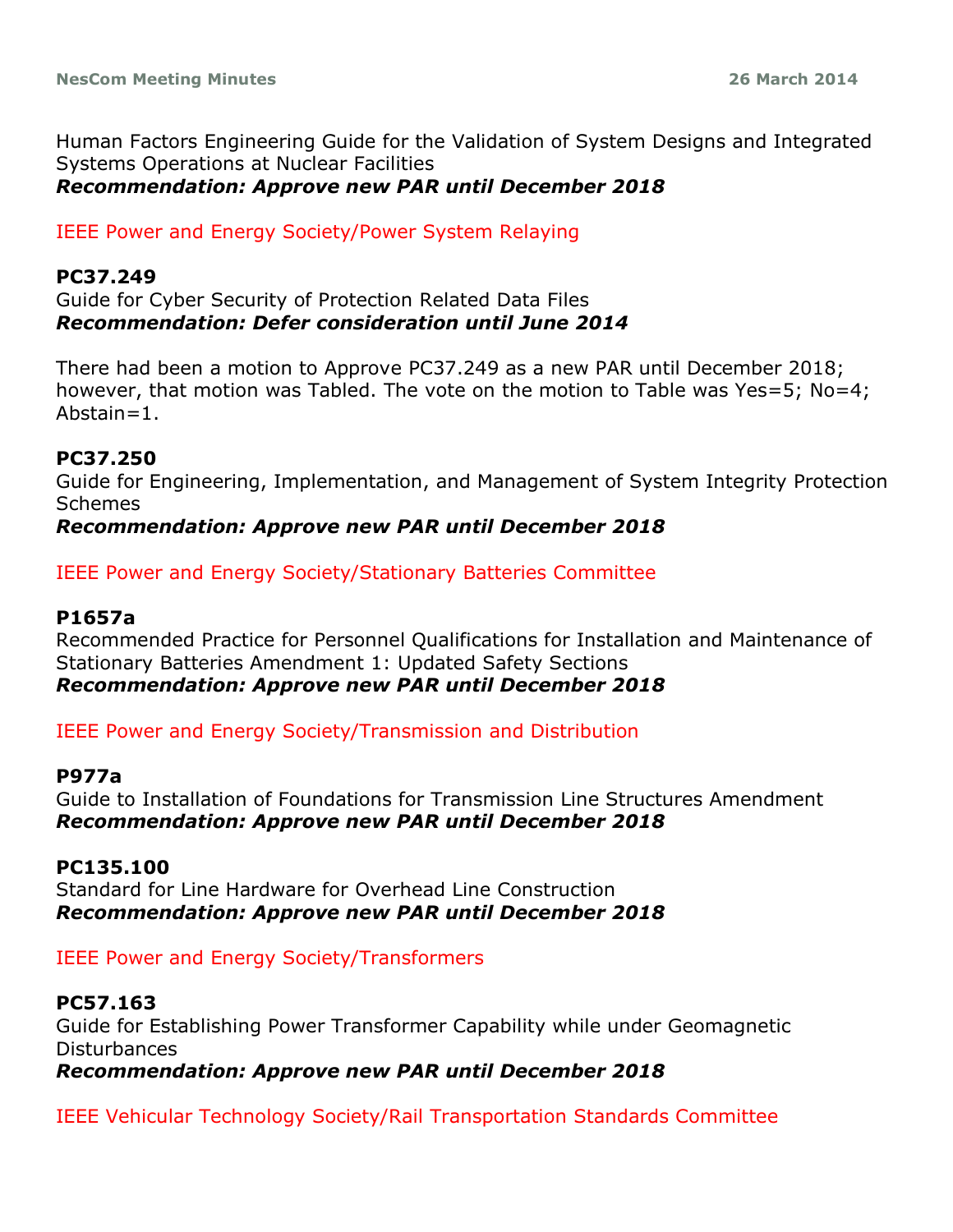# **P1791**

Recommended Practice for Terminology Used for Direct Current Electric Transit Overhead Contact Systems

# *Recommendation: Approve new PAR until December 2018*

# **P2406**

Standard for Design and Construction of Non-Load Break Disconnect Switches for Direct Current Applications on Transit Systems

*Recommendation: Approve new PAR until December 2018*

# **4.4 PARs for the Revision of Standards**

# IEEE Computer Society/LAN/MAN Standards Committee

# **P802.22**

Standard for Information Technology – Local and Metropolitan Area Networks – Specific Requirements – Part 22: Cognitive Radio Wireless Regional Area Networks (WRAN) Medium Access Control (MAC) and Physical Layer (PHY) Specifications: Policies and Procedures for Operation in the Bands that Allow Spectrum Sharing where the Communications Devices may Opportunistically Operate in the Spectrum of the Primary Service

# *Recommendation: Approve PAR for the revision of a standard until December 2018*

The vote on the recommendation was Yes=9; No=1 (Rosdahl).

# IEEE Communications Society/Power Line Communications

# **P2030.5**

Standard for Smart Energy Profile Application Protocol *Recommendation: Approve PAR for the revision of a standard until December 2018*

IEEE Electromagnetic Compatibility Society/Standards Development Committee

# **P1302**

Guide for the Electromagnetic Characterization of Conductive Gaskets in the Frequency Range of DC to 40 GHz

# *Recommendation: Approve PAR for the revision of a standard until December 2018*

IEEE Industry Applications Society/Petroleum & Chemical Industry

# **P1068**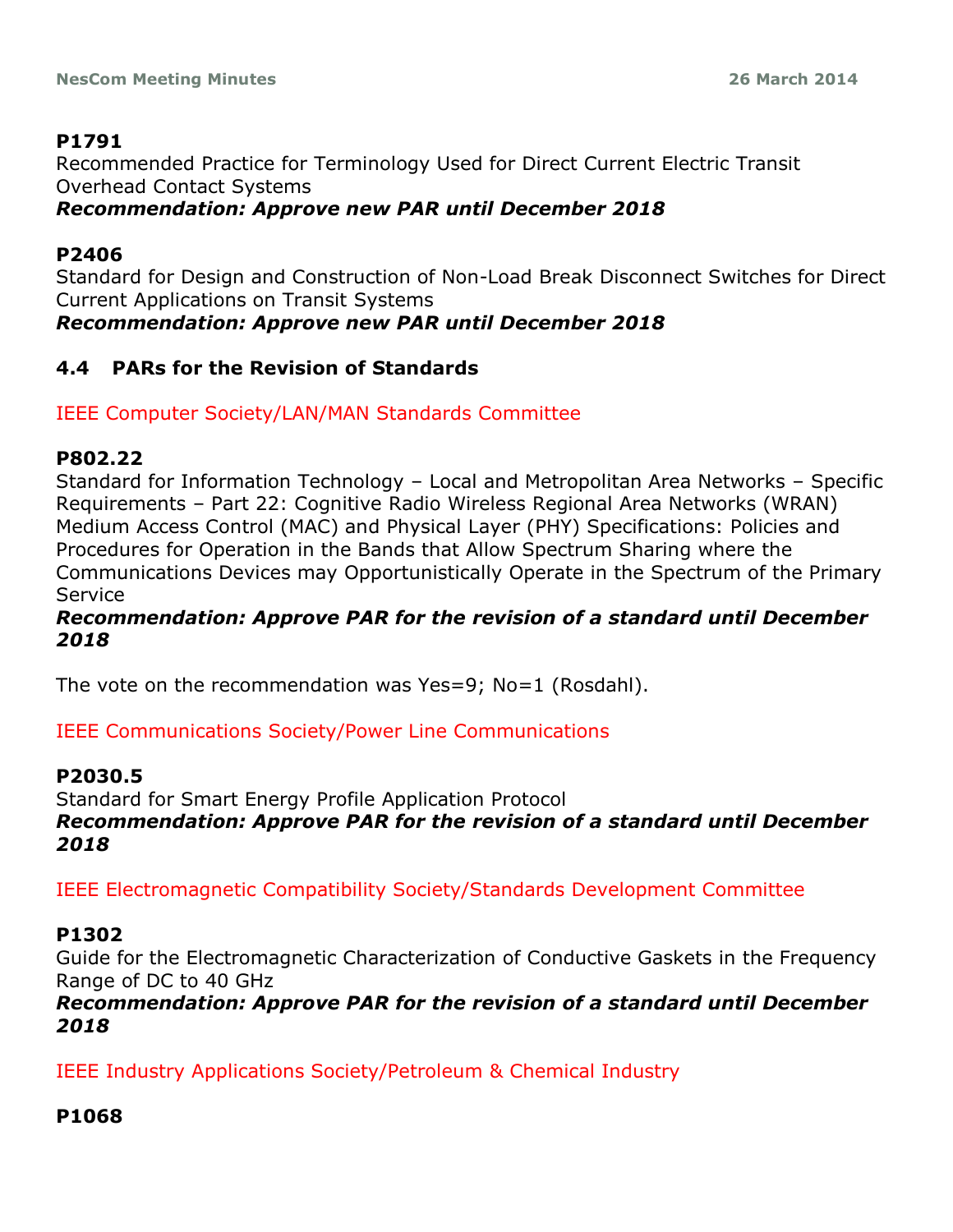Standard for the Repair and Rewinding of AC Electric Motors in the Petroleum, Chemical, and Process Industries

#### *Recommendation: Approve PAR for the revision of a standard until December 2018*

As noted in item 2, the withdrawal request for P1068-2009/Cor 1 was considered at this time:

# **P1068-2009/Cor 1**

IEEE Standard for the Repair and Rewinding of AC Electric Motors in the Petroleum, Chemical, and Process Industries – Corrigendum 1 *Recommendation: Approve PAR withdrawal*

IEEE Power and Energy Society/Energy Development & Power Generation

#### **P1010**

Guide for Control of Hydroelectric Power Plants *Recommendation: Approve PAR for the revision of a standard until December 2018*

#### **P1248**

Guide for the Commissioning of Electrical Systems in Hydroelectric Power Plants *Recommendation: Approve PAR for the revision of a standard until December 2018*

IEEE Power and Energy Society/Insulated Conductors

# **P532**

Guide for Selecting and Testing Jackets for Power, Instrumentation, and Control Cables *Recommendation: Approve PAR for the revision of a standard until December 2018*

# **P1406**

Guide for the Use of Gas-in-Fluid Analysis for Paper and Laminated Paper-Polypropylene Insulated Cable Systems

*Recommendation: Approve PAR for the revision of a standard until December 2018*

IEEE Power and Energy Society/Power System Relaying

# **PC37.91**

Guide for Protecting Power Transformers *Recommendation: Approve PAR for the revision of a standard until December 2018*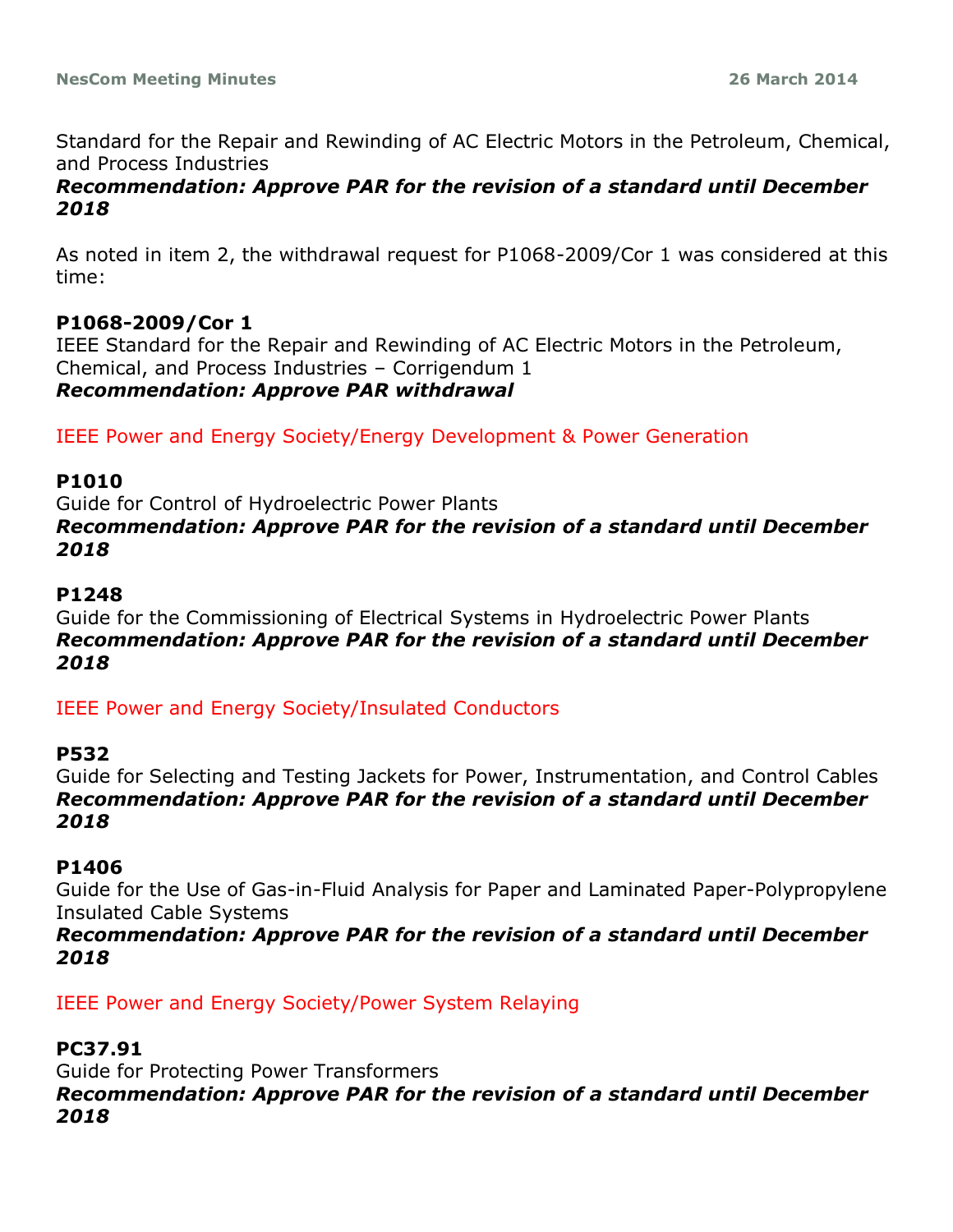# **PC37.230**

Guide for Protective Relay Applications to Distribution Lines *Recommendation: Approve PAR for the revision of a standard until December 2018*

IEEE Power and Energy Society/Stationary Batteries Committee

### **P1491**

Recommended Practice for Battery Monitoring in Stationary Applications *Recommendation: Approve PAR for the revision of a standard until December 2018*

IEEE Power and Energy Society/Surge Protective Devices/High Voltage

#### **PC62.23**

Application Guide for Surge Protection of Electric Generating Plants *Recommendation: Approve PAR for the revision of a standard until December 2018*

IEEE Power and Energy Society/Substations

#### **P605**

Guide for Bus Design in Air Insulated Substations *Recommendation: Approve PAR for the revision of a standard until December 2018*

IEEE Power and Energy Society/Switchgear

# **PC37.20.6**

Standard for 4.76 kV to 38 kV Rated Ground and Test Devices Used in Enclosures *Recommendation: Approve PAR for the revision of a standard until December 2018*

#### **PC37.26**

Guide for Methods of Power-Factor Measurement for Low-Voltage (1000 V ac or lower) Inductive Test Circuits

*Recommendation: Approve PAR for the revision of a standard until December 2018*

IEEE Power and Energy Society/Transmission and Distribution

# **P516**

Guide for Maintenance Methods on Energized Power Lines *Recommendation: Approve PAR for the revision of a standard until December 2018*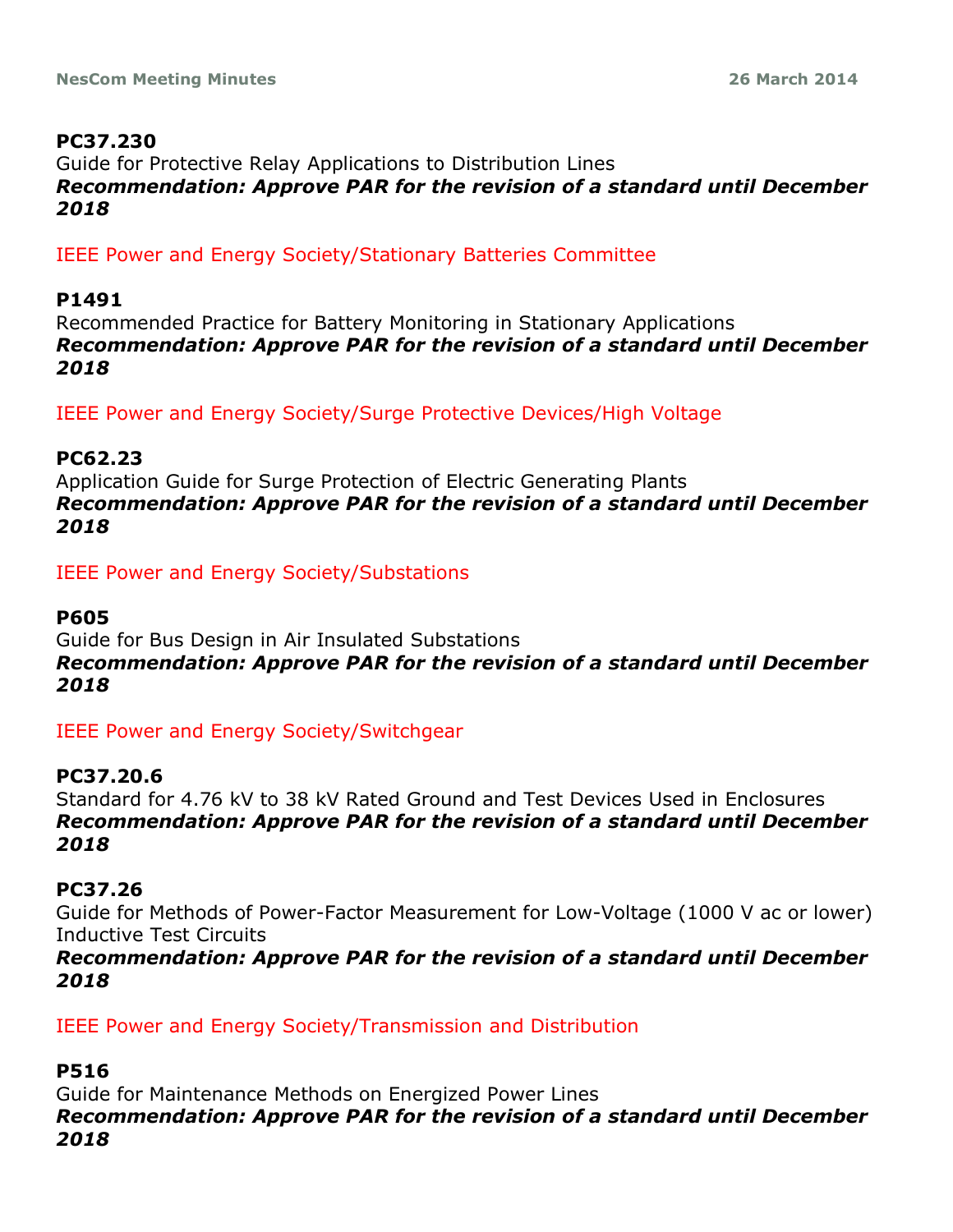# **P1036**

Guide for the Application of Shunt Power Capacitors *Recommendation: Conditionally Approve PAR for the revision of a standard until December 2018; conditional upon the title of IEEE 18-2012 being added to item 8.1 in the PAR.*

[The condition was satisfied on 26 March 2014.]

# **P1250**

Guide for Identifying and Improving Voltage Quality in Power Systems *Recommendation: Approve PAR for the revision of a standard until December 2018*

IEEE Power and Energy Society/Transformers

#### **PC57.15**

Standard Requirements, Terminology, and Test Code for Distribution Overhead and Substation Step-Voltage Regulators

# *Recommendation: Approve PAR for the revision of a standard until December 2018*

IEEE-SASB Coordinating Committees/SCC21 – Fuel Cells, Photovoltaics, Dispersed Generation, and Energy Storage

# **P1547**

Standard for Interconnection and Interoperability of Distributed Energy Resources with Associated Electric Power Systems Interfaces

# *Recommendation: Approve PAR for the revision of a standard until December 2018*

Jon Rosdahl presided as Chair during the discussion on P1547.

# **5 OLD BUSINESS**

None.

# **6 NEW BUSINESS**

# **6.1 myProject Update – Boyce**

Christina Boyce, Senior Manager – Standards Solutions Services, reported on the efforts being undertaken by the IEEE-SA Standards Solutions Services group to modernize the myProject Suite [myProject, IMAT, and Mentor].